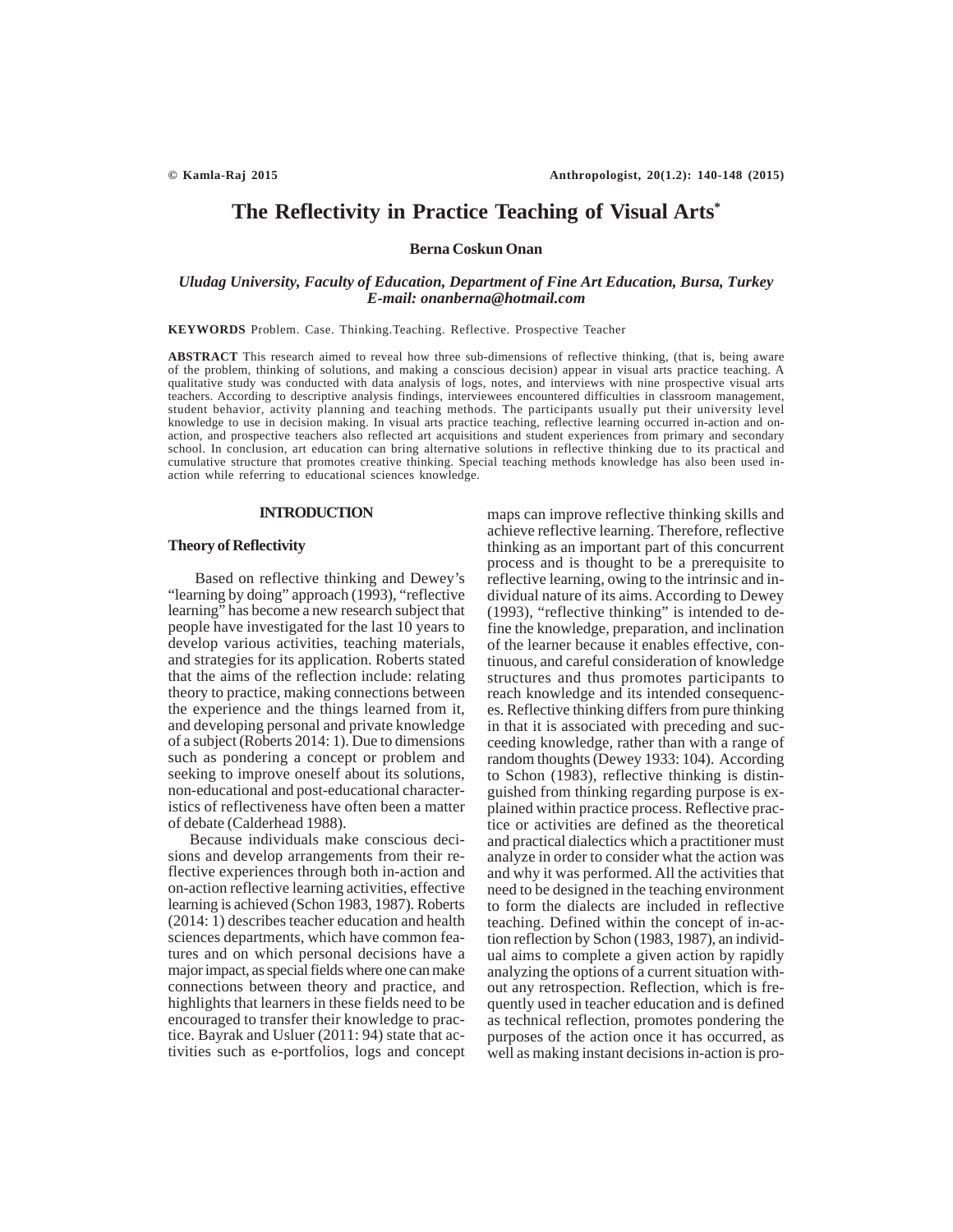moted (Schon 1983; Cruikshank 1985). Hatton and Smith (1995) characterized reflection as a separate thinking process from on-action. Much research into on-action reflection in education has been conducted (Gore and Zeichner 1991; Smith and Lovat 1991). Tabachnick and Zeichner (1991) view reflective learning and the experiences of individuals who play both the teacher and student roles in the teaching process as social interactions where these individuals attempt to revisit past social interactions and try to understand them so as to plan, teach, and determine in subsequent educational experiences. Thus, prospective teacher's personal experiences in the field and profession, their opinions on information transfer, and the communicative and reflective experiences that they gain in practice teaching are vital. These theories and practice-based transfers that teachers experience while preparing for the job gain meaning when paired with all their social experiences in the classroom. During preparation and teaching processes, creating learning environments where the lead learner asks questions such as "How can I learn better?", "What will I do now to learn?" or "How will I teach now?"the development of reflective thinking is an essential step (Bayrak and Usluer 2011: 94). Practice teaching classes are the environments where learners are in structured environments that allow them to question theirpersonal and professional experiences in order to turn these experiences into reflective actions. Kadioglu and Uzuntiryaki-Kondakci (2014: 15) claim that performance-approach (that is, goals) is linked to strategies like mastery-approach (that is, goals).

Practice teaching is about forming effective transfers for the moral, political, and technical issues that teachers will encounter, while merging thinking and practice fields. as well as teaching subjects on establishing theory-practice relationship (Zimmerman 1994). Students, each of whom is prospective teachers, aim to reach the level where they can practice all of their theoretical and practical background in an authentic teaching environment. Therefore, in practice schools prospective teachers actively participate in teaching which includes preparation and planning, implementation, evaluation, and development (TC MEB Instruction 1998: 4). They are expected to successfully complete all of these stages by doing exercises in the classroom under the supervision of both the class teacher and the practice supervisor. According to Paker (2008), prospective teachers need to be observed and guided by the practice teacher and the practice supervisor during practice teaching. Alpan et al. (2014: 169) state that thepractice teacher should be supported in order for them to be selfconfident, to receive help dealing with those concerns, and that they should use the concerns scale for determining their concerns. In this process, it is of paramount importance that prospective teachers of all fields achieve reflective thinking through varied activities, assess their supervisor's feedback, and think critically in order to employ these experiences in professional development.

Examination of education research studies reveals that theories are frequently developed in accordance with the definitions and sequences of Dewey's (1933) and Schon's (1983) approaches, and that interpretations have been developed with their practices. Lee's study (2005) noted that these interpretations have common ground, which includes awareness and interpretation of the action or experience in reflective thinking, existence and definition of the problematic situation, generating potential explanations and solutions to the problem, and analyzing and realizing the solutions. Sahin (2009: 227) studied reflective thinking using prospective teacher logs and concluded that prospective teachers have more descriptive statements than critical ones. In their study that examined changes in problem-based reflective thinking activities via blogs, Bayrak and Usluer (2011: 94) emphasized that blogs do not make any difference to reflective thinking; however, they should be regarded as the fundamental to deep thinking. Kizilkaya and Avsar (2009: 87) developed a scale that measures three sub-headings of problem solving in the reflective thinking process: questioning, reasoning, and evaluating. They concluded that this scale is valid for measuring and checking reflectiveness in teaching, and recommended that researchers design studies to improve this skill. Guney and Semerci (2009) proved that the microteaching method is highly effective in reflective learning that uses a scale implementation. The results obtained from qualitative research by Koksal and Demirel (2008) suggest that reflective thinking skills have a positive effect on planning, implementing, and evaluating stages of a practice teaching class. Reflective thinking and various dimensions of reflective learning have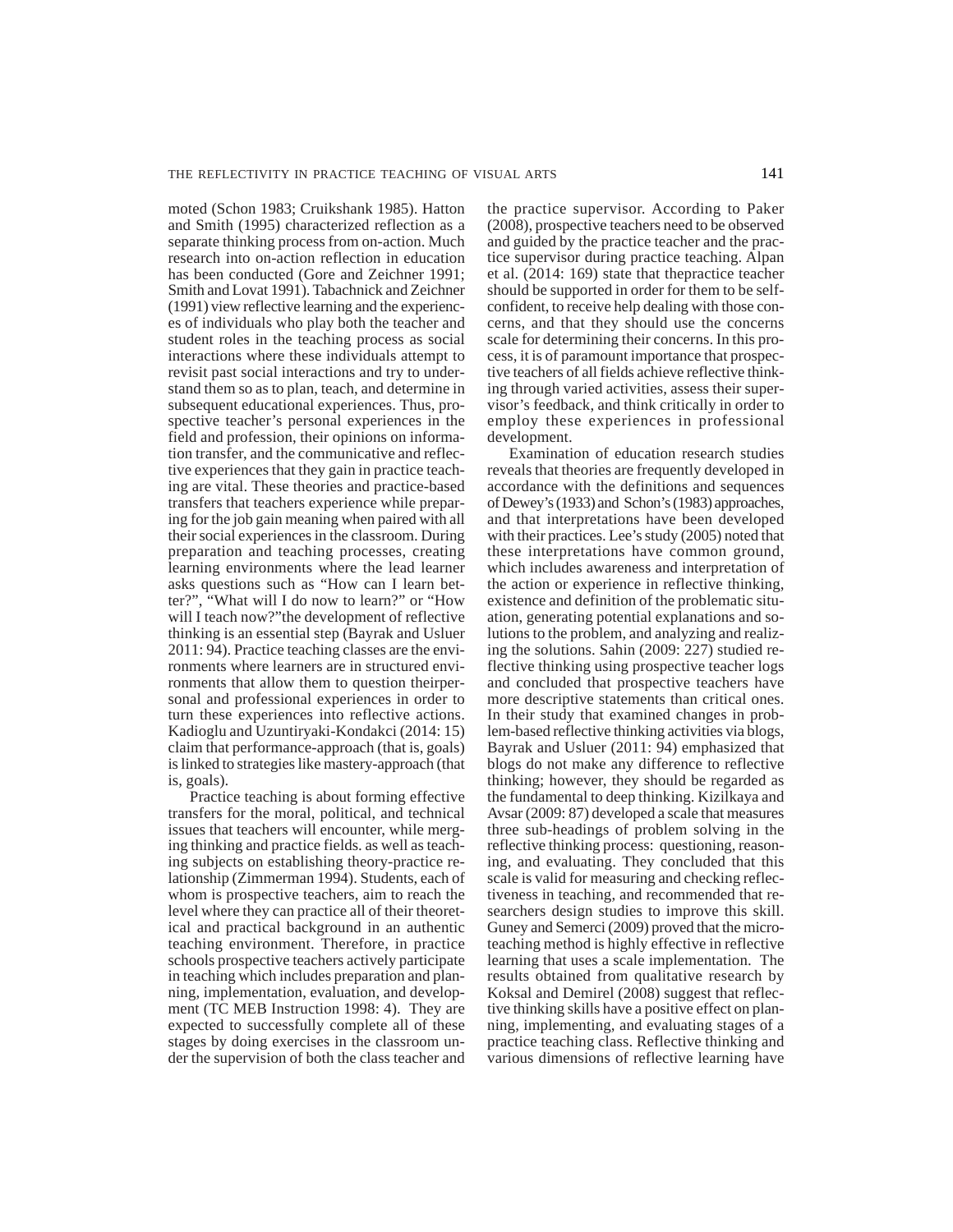been researched in the educational background of various disciplines. This study was conducted by studying the literature, using data collection tools which were developed considering the suggestions of above-mentioned research studies.

# **Problem Statement**

In an active and interactive teaching process, the goal is to improve the ability of prospective teachers to reflect all of their personal and professional experiences on teaching, so that they come up with alternative solutions to any problem that may appear on-action. One of the most suitable fields for providing such opportunities is art education, due to its complicated structure that includes both theory and practice. In each phase of art education, the teacher and the student have a reflective interaction where theory and practice are synthesized and taught. Prospective visual arts teachers who have both a teacher's and a student's features are at the heart of this holistic interaction that consists of thinking, learning, and teaching.

Reflective teaching activities in art education help both learner and teacher to develop a scientifically, technically, and artistically creative personality, to think outside the box, to be openminded and self-confident, and to question and generate solutions. Dewey's (1991) reflective thinking view has a great deal of overlap with the general objectives and teaching methods of art education. As defined by Dewey, reflective thinking is "in case of confusion, a conscious decision-making process where an individual logically accepts or denies the results produced after he utters his emotions, beliefs and knowledge consecutively and consistently in order to reduce his disturbance" (Dewey 1991: 4). Due to the practical structure of art education, an individual who deals with an artwork is in a constant, problematic situation before, during, and after an action. In this process of analysis, the person producing art feeds on his own past experiences and background, his art history knowledge in his visual memory, his philosophical views about why he does what, his analysis ofbasic art; in later actions, he may make use of all of these. According to Ulgen and Ustundag (2002: 58), problem-solving consists of feeling uncomfortable with the problem, understanding it, collecting data on it, making analyses, linking the findings, proposing hypotheses, suggesting preferences, decisions, and solutions, and evaluating them. Problem-solving is frequently used inmoments of instruction, different learning approaches, and art practice. Prospective teachers are expected to have enough background and experience to find solutions to student's problematic situations, their artistic creations, and their reception processes. Art education is known to be essential for promoting creative behavior and thinking (Kirisoglu 2002: 169; San 2008: 25). Thus, reflective thinking and creative thinking have an interpenetrative pattern that is similar to one another. The institutions that teach bachelor's-level art should encourage prospective teachers to recognize the importance of reflective thinking and creativity, and encourage them through varied strategies and methods.

When national and international studies on reflective thinking and reflective teaching in art education are examined, there is a scarcity of studies that focus on the reflection of prospective visual arts teacher's personal development and past experiences on their teaching activities and processes. This research study aims to investigate the views of visual arts prospective teachers on their teaching experiences. Such teachers are in the center of the reflection process, and such investigation will provide insights into the ways that the art education background of the learner/ teacher forms a basis for reflective thinking. Based on this problem statement, this research project further intends to define the subdimensions of teaching process within the frame of overlapping points of reflective thinking and an art education process which prioritizes and supports creativity.

## **Purpose of the Study**

The main purpose of this study is to reveal how visual arts prospective teachers experience reflective thinking, learning, and teaching due to the practical and intricate structure of the artistic creation process. Based on the essentials of Dewey's reflective thinking approach which include both existence and awareness of the problematic situation, as well as generating possible solutions and making decisions, this study seeks to answer the following sub-research questions:

1. What problematic situations do prospective visual arts teachers encounter during practice teaching?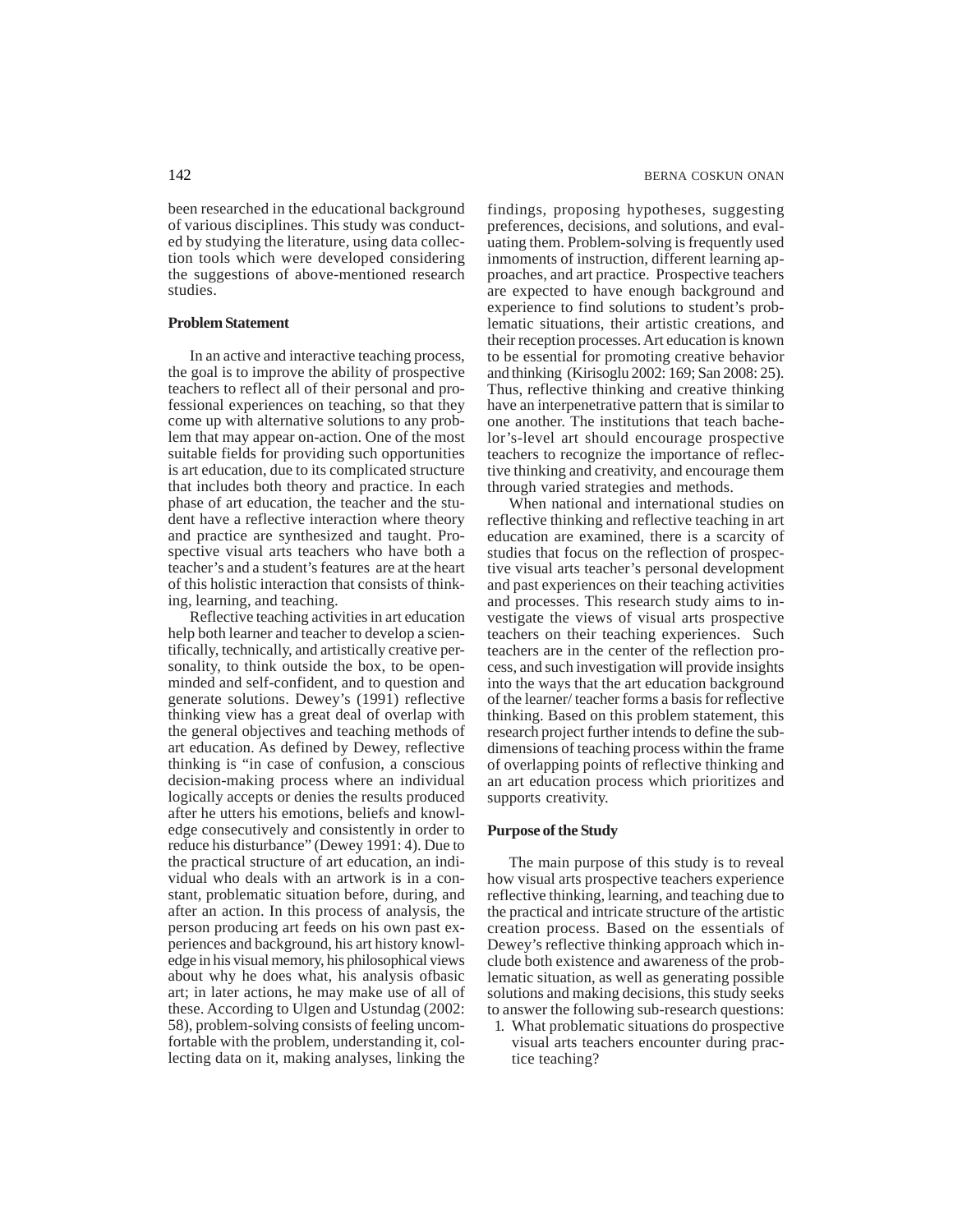- 2. What alternative solutions do prospectivevisual arts teachers resort to during practice teaching, through use of reflective thinking?
- 3. Whatis the decision-making process of prospective visual arts teachers during practice teaching, both while- and post- reflective thinking?

#### **METHODOLOGY**

#### **Research Design**

In the study, a case study qualitative methods approach was used. The most basic feature of qualitative case studies is that they use a holistic approach that examines the different disciplines related to a situation, studies these disciplines as separate factors, and centers on how these factors both affect the situation and are affected by it (McMillan 2004: 271; Glesne 2012: 30; Merriam 1998: 26). With regards to Dewey's sub-categories of reflective thinking, the multifaceted single-case study pattern was used because it has been shown to be appropriate for reflecting upon a concept that has more than one sub-category (Yildirim and Simsek 2008: 291).

## **Research Instrument and Procedure**

According to Bayrak and Usluer (2011: 94), the common purpose of various reflection strategies is to help the learner make judgments through personal deductions from his learning experiences, questioning, and interpretations, in orderto achieve more effective learning. In particular, keeping logs has been shown to be beneficial for a prospective teacher to analyze himself and for others to analyze him. In addition, interviews and surveys can be used to research the teaching process (Ekiz 2006: 143). Data collection tools for this study were prepared based on Dewey's (1933) reflective thinking approach. These instruments were *i) students notes about his past educational experiences, ii) student logs about his practice teaching experiences and iii) interview forms to elucidate his undergraduate educational background.*

## **Study Group**

The study group consisted of nine volunteers from the students who attended the practice teaching class in the Division of Fine Arts Education, Uludag University, in the fall semester of the 2013-2014 academic year. The sampling criteria were that prospective visual arts teachers come from different geographical regions of a centralized education system, that they have the background knowledge of different main art workshop formats, and that they have different educational backgrounds.

#### **Data Analysis**

The data were analyzed descriptively and within the conceptual frame of reflection. According to Liamputtong (2009: 135) and Yildirim and Simsek (2008: 224), in descriptive analysis, a frame is formed based on an existing conceptual structure and then the data set is processed into the frame. This establishes a cause-andeffect relationship and defines the categorized findings. In the final step, more meaningful and striking statements are described in a direct way that will explain the conceptual frame and research questions.

To increase validity and reliability, the processes of data collection and analysis were stated in an explanatory way, the data set was enriched, and the findings were presented in parallel with the research purpose and questions (Guler et al. 2013: 338-345). All data were coded and semantic shift was avoided by explaining the codes, which was later presented to a field expert (that is, with participant names masked). Reliability was estimated using the formula "consensus / (consensus +dissent) X 100" and was calculated at .98. (Miles and Huberman1994: 64).

# **RESULTS**

Based on the conceptual frame of the research, the findings of the descriptive analyses are presented in parallel with the three research questions.

1. Four categories emerged from the research question "What are the problematic situations that visual arts prospective teachers encounter during practice teaching?" These were classroom management, student behaviors, activity planning, and teaching methods. The findings relating to these categories are described below.

*Classroom Management:* Among the statements relating tothe code "having the control of the class," Derya remarked, "I can't give my at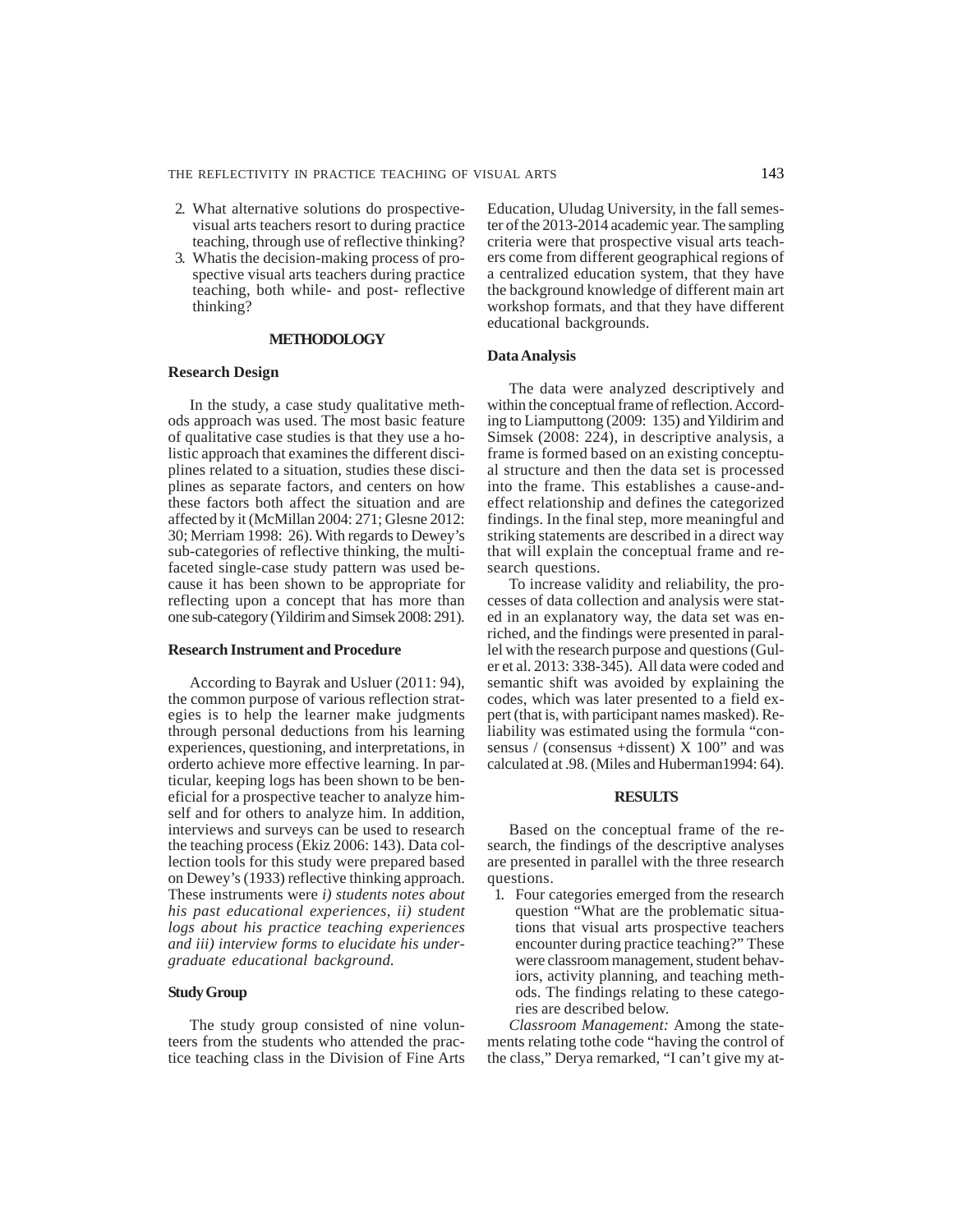tention to the others when I deal with one of the students; that is, I can't have full control of the class." Kemal said, "They prepared the materials during the class hour and wasted too much time filling their glasses with water." Can stated, "I waited for them to sit down and keep quiet; I couldn't gain the control over the class."

*Student Behaviors:* The code "uninterested student" can be related with Emre'sstatement that, "I have noticed that eighth graders in particular lose their interest." The code "keeping constant attention" can be associated with Ferhat's remark, "While teaching collage, I handed out newspaper pieces but the students started to read the news. They got distracted because they spoke and laughed." Melda pointed to the "student who does not bring materials" problem by remarking, "Although I asked them to bring materials long beforehand… and they distract their friends, as well."

*Activity Planning:* Regarding "planning a suitable activity to the level," Kemal said, "I was teaching colors to fifth graders, thinking that they could paint with gouache…were too young to use gouache." Melda also pointed to difficulties planning the implementation of an activity, remarking that, "While teaching abstract expressionism and working with acrylic medium, a student asked whether she could take the painting home because it had not yet dried." Gencay commented on the technical requirements of planning anactivity by remarking, "Though I should have projected the slide onto the board, I projected the unit plan instead".

*Teaching Methods:* Ferhat stressed the importance of choosing the appropriate teaching method, explaining what when teaching print in an eighth grade visual arts class, "It was hard to keep them focused when I just lectured." Emre emphasized time management problems by saying, "The class hour is just 40 minutes. If you teach the subject properly, there isn't enough time left to practice it."Derya explained her inexperience with verbal lecture by saying, "I was very anxious about the theoretical part because it was the first time for me to teach a subject."

2. The research question "What are the alternative solutions that visual arts prospective teachers resort to in reflective thinking during practice teaching?" produced data that were coded as past experiences, knowledge or emotion that they generated to cope with the two problematic situations in their logs, stating in written forms. These were categorized into four sections in response to classroom management (Table 1), student behavior (Table 2), activity planning (Table 3), and teaching methods (Table 4).

**Table 1: Classroom management category**

| <i>Solutions</i>              |                                                                           |
|-------------------------------|---------------------------------------------------------------------------|
| Secondary school experiences  |                                                                           |
| Undergraduate teacher         |                                                                           |
| training knowledge            |                                                                           |
|                               | $\overline{c}$                                                            |
| Special teaching methods      | $\mathfrak{D}$                                                            |
|                               |                                                                           |
| Undergraduate field knowledge |                                                                           |
|                               | Primary school field knowledge<br>knowledge<br>Primary school experiences |

**Table 2: Student behavior category**

| Category | Solutions                                                                                                                |  |
|----------|--------------------------------------------------------------------------------------------------------------------------|--|
|          | Student Behavior Primary school experience<br>Secondary school experience<br>Undergraduate teacher<br>training knowledge |  |

**Table 3: Activity planning category**

| Category             | <i>Solutions</i>                                                                                                                                                         |               |
|----------------------|--------------------------------------------------------------------------------------------------------------------------------------------------------------------------|---------------|
| Activity<br>Planning | Primary school experiences<br>Secondary school experiences<br>Undergraduate field information<br>Special teaching methods<br>Undergraduate teacher<br>training knowledge | $\mathcal{P}$ |

**Table 4: Teaching methods category**

| Category | <i>Solutions</i>               |  |
|----------|--------------------------------|--|
| Teaching | Primary school experiences     |  |
| Methods  | Primary school field knowledge |  |
|          | Secondary school experiences   |  |
|          | Undergraduate field knowledge  |  |
|          | Special teaching methods       |  |
|          | Undergraduate teacher          |  |
|          | training knowledge             |  |

Derya suggested solutions to her classroom management problem by saying, "Instead of tackling the problem of one student, I could have made explanations to the whole class in consideration of the likelihood that some other students may have experienced the same problem." Her remarks are based on her teacher training knowledge as well as her past experiences. Can ex-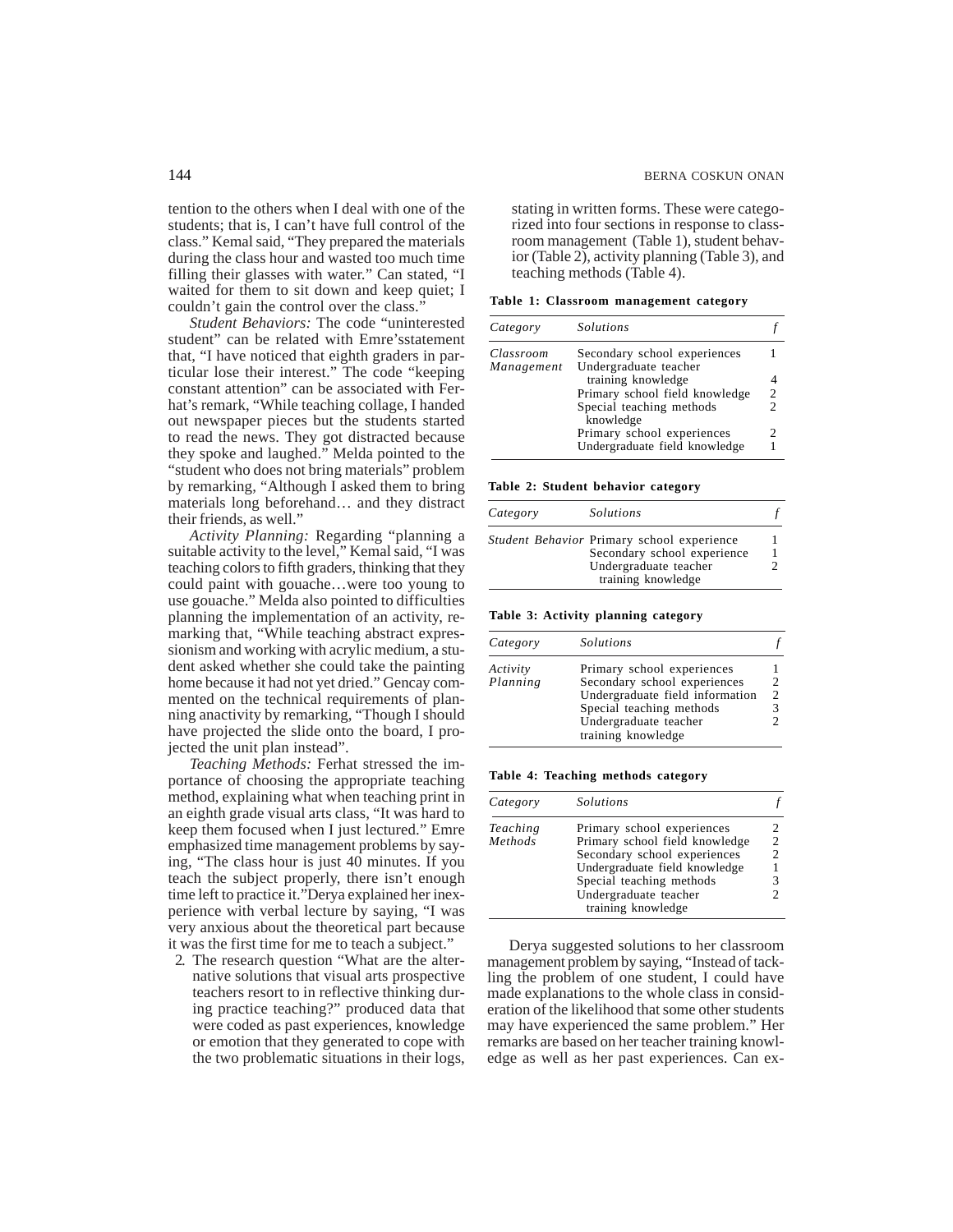**Table 5: The numerical table of the data of teachers' decision-making process in problematic situations**

| Domains of knowledge resorted to<br>during decision-making process |    |    |
|--------------------------------------------------------------------|----|----|
| Primary school field knowledge                                     |    |    |
| Primary school experiences                                         |    |    |
| Secondary school field knowledge                                   |    |    |
| Secondary school experiences                                       | 6  | 17 |
| Undergraduate field knowledge                                      | 3  | 8  |
| Undergraduate teacher training knowledge                           | 11 | 31 |
| Special teaching methods knowledge                                 | 8  | 22 |
| Total                                                              | 36 |    |

pressed his classroom management problem about two-way communication by remarking, "I have to speak more loudly."

Melda regarded the main problem and said, "I always bring some extra materials as instructed by my lecturer from the university." While Melda's solutions led students to be more cooperative and to think in an empathetic way, she also used her teacher training knowledge and practice teaching knowledge. Emre stated that, "My secondary school teacher had us paint a picture of them [special days] and I was bored doing the same thing every year." Ferhat said, "If I had used more visuals, they wouldn't have been able to look around and distract each other."

Gencay explained how he solved a technical problem by saying, "If I had gotten the presentation ready before the class started, I wouldn't have had any problems. I think I compensated for it with my body language." Kemal remarked, "To teach secondary colors… I can play some background music so that they can work more patiently." Melda said, "If I had highlighted art history and the nature of pouring technique in abstract expressionism or had shown more visuals."

When he taught through demonstration, Ferhat qualifies it as a problem that students get too curious and that it is not possible to convey completely and properly by saying, "You can tell jokes or draw application examples on the board to avoid monotony in teaching. My primary school art teacher was an award-winning illustrator." Emre used special teaching methods and teacher training knowledge when he stated his opinion that, "The best way to teach this subject in such short time is to combine all four disciplines." Derya resorted to special teaching methods such as puzzles and games, saying, "I made them think and learn by playing hang-man."

The research question "How is visual arts" prospective teachers' making decision process while- and post-reflective thinking during practice teaching?" produced data categories (Table 5) and detailed in the following paragraphs.

In the decision-making process, prospective teachers benefited from their past art applications, primary and secondary school experiences, art gains from undergraduate education, and teaching knowledge. The primary school field knowledge category (11%) consisted of primary school field knowledge and art experiences; four teacher candidates used their knowledge and experiences to solve at least one problematic situation. The primary school experiences category (11%) includes primary school art class experiences and the artistic and informative traces of their teachers; four prospective teachers employed these experiences in the decision-making process. Although there are students who mentioned secondary school field knowledge in their logs, no student made use of this knowledge in problematic situations. In the secondary school experiences category (17%), prospective teachers spoke of their experiences from art class and the artistic and informative traces of their teachers; six of them used their positive and negative experiences to sort out problems.

About his reflection of primary school field knowledge to help him solve a problematic situation, Ferhat remarked, "That my art teacher in primary school was an accomplished caricaturist had a profound impact in helping me solve time management problems. I simultaneously and quickly lectured and made an application. I even had time to display." Kemal reflected his secondary school experiences by saying, "I wanted to prevent them from stirring the paint fast so I made them work with music. Thus, I helped them love gouache which I didn't like in secondary school because I was impatient.

The undergraduate field knowledge category (8%) included prospective teacher's art applications throughout undergraduate education, and their knowledge and experiences from all artrelated classes such as art history and art philosophy. Three teacher candidates used this knowledge in decision-making. The undergraduate teacher training knowledge category (31%) was the most preferred solution in decision-making. This category includes knowledge of such classes as classroom management, educational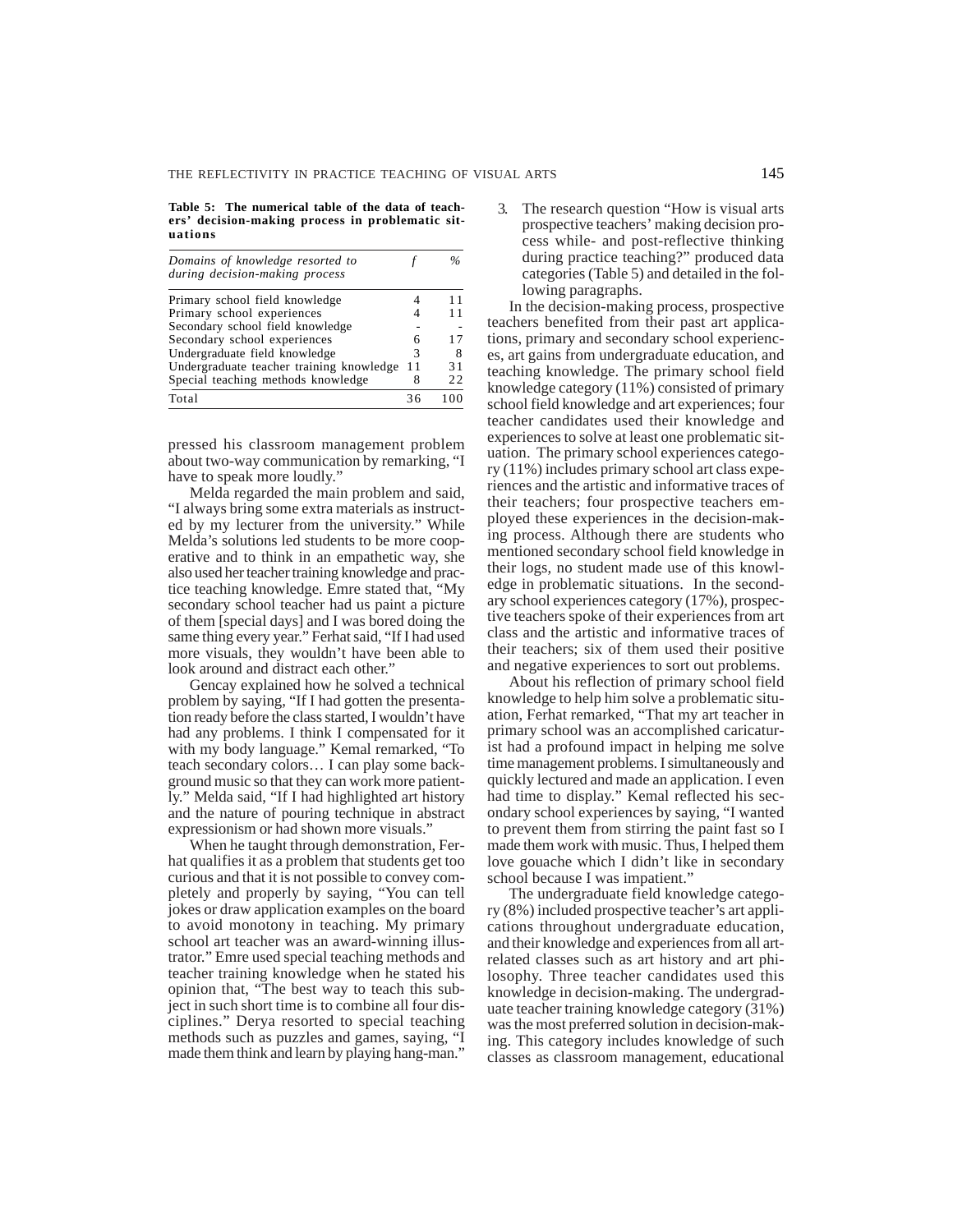psychology, and principles and methods of teaching. Another undergraduate education-related category embraced the gains from a special teaching methods class (22%). This particular class combined theory and application so that prospective teachers could learn how to transfer art knowledge and experiences into teaching.

The undergraduate field education category can include Melda's statement, "I told them that this work has naturally pouring. That was something I already knew from art history. Weren't all the expressionist artists already pouring?" Related to the category, Can said, "Before class I prepared a gripping video, which got them interested in the topic. Our university lectures used this technique and we felt obliged to immediately participate in class." Ferhat expressed his use of special teaching methods knowledge in decision-making by saying, "While teaching collage, I wanted to make associations with art history. Instead, I decided to do it by using more visuals in my presentation."

# **DISCUSSION**

Most of the control problems result from the comprehensive structure of the class and time designed inversely proportional to this.The class management problems identified in this study are similar to those found by Alpan et al. (2014). That study found that class management was the most frequent concern reported by student teachers, and included issues such as management skills and establishing communication. In these situations, prospective teachers generated solutions and made forward decisions in-action and on-action.

The prospective visual arts teachers in this study thought reflectively when they noted that they had difficulty coinciding art activities with classroom management approaches. Furthermore, they achieved reflective learning on-action by resorting to undergraduate teaching knowledge. Research projects and activities can alsohelp solve discipline-related problems in educational sciences classes. When considering the study group limitations of the present study, it is interesting to note that contrary to expectations, when faced with problematic classroom management situations, prospective visual arts teachers recalled and resorted to their primary school experiences. Prospective visual arts teachers should be provided with an environment where they can share their primary school experiences and they should be encouraged to pass on these experiences through logs.

Prospective teachers made forward deductions about the problems of students unable to participate in art practice for different academic reasons. When searching for alternative solutions to a problematic situation, prospective teachers recalled their personal primary school experiences and concentrated on what they may have wanted, which allowed them to think like a student. In order to turn prospective teacher's empathetic thinking into reflective learning, students can be asked to write about these experiences in undergraduate workshop or special teaching methods classes or in discussion platforms like those suggested by Alpan et al. (2014: 164). According to these suggestions, a sharing atmosphere can be established to show student teachers that other student teachers, and even professional teachers, have similar concerns. Students can also be introduced to the workshop environment in undergraduate programs, where they can share their art experiences.

The problematic situations that prospective teachers encountered in activity planning also emerged as they planned and implemented the technical requirements of the activities. Practice teaching has several stages like planning, doing, and demonstration. Prospective teachers need to think emphatically or critically in order to gain reflective learning.This result is similar to the results of Kadioglu and Uzuntiryaki-Kondakci's learning strategies study (2014: 15). That study claims that performance-approach (goals) is linked to strategy use like mastery-approach (goals).Thus reflective learning should include thinking strategies that include performancelearning, emphatic thinking, and critical thinking. In this study, student teachers benefited from their art knowledge and skills that they gained in undergraduate education. In particular, they benefitted from a special teaching methods class that helped them with activities related to planning, implementing, and evaluating an art unit. Solutions to problematic situations were found in-action. Thus, prospective teachers can be taught to simplify the intense technical procedures of art practice in order to solve related problems in-action. These results show that new and different acceptable aspects in art education literature. Pertinent arrangements can be made in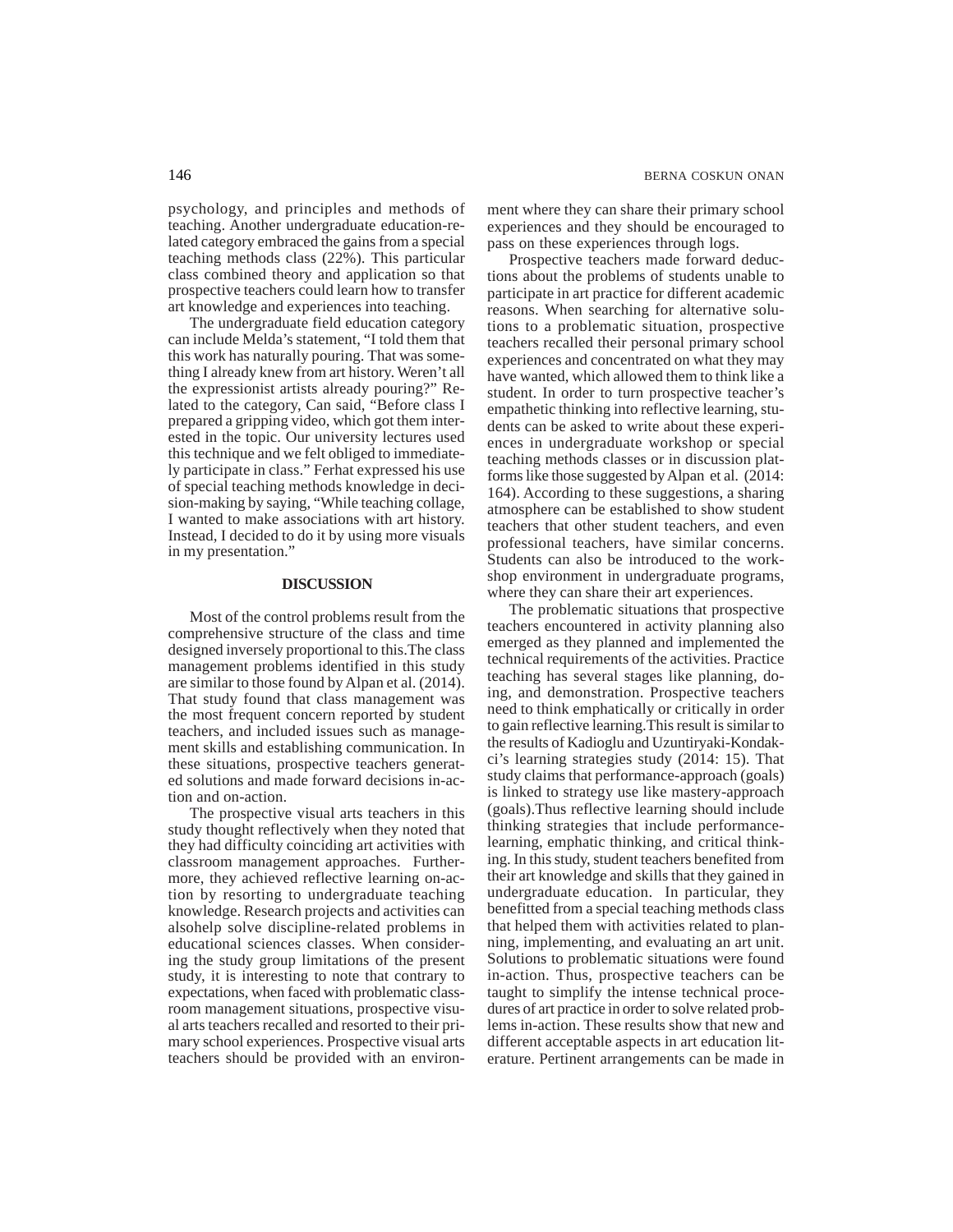the curriculum of the Division of Fine Art Education, Faculty of Education. Moreover, simplifying implementation regarding in-action reflection can be added into the curriculum of applied courses.

When deciding upon a teaching method, prospective teachers were hampered by not knowing their student's qualifications and an inability decide on the perception level and method. Prospective teachers believe that as they gain more experience, they will overcome this problem. Prospective teachers can be asked to carry out periodical observations that are also supported by a scientific research methods class. It is possible to design activity research studies or different research projects where prospective teacherscan find out about student qualifications and levels through such observations. Accordingly, prospective teachers' activities can be recorded during activities that they are asked to watch, and they can subsequently make self-evaluations about their performance.

#### **CONCLUSION**

Prospective visual arts teachers' experiences in reflective thinking and learning can help them in problematic situations such as classroom management, student behaviors, activity planning, and teaching methods. In classroom management, class control can be lost due to material preparation; prospective teachers can use these reflective thinking and learning processes to guide them in arranging the events of instruction.

## **RECOMMENDATIONS**

Based on the findings from this research, the following suggestions are made for researchers with an interest in art education, university instructors, and program developers at the Ministry of National Education and at universities.

Reflectiveness occurred in many different problematic situations in art education, the most important of which were time management and activity planning. Research can be conducted on how to design and implement a visual art curriculum, thereby providing suggestions to teachers and prospective teachers about time management. They can also reflect upon the problems of the local application of the curriculum by asking an experienced visual art teacher for ideas. New teaching materials can be researched or developed to manage time effectively. Researchers can also plan studies on the activities of different levels in art education with different study groups. Studies can be conducted on the existence of reflectiveness in art education, the reasons why it occurs, and the effective use of it.

As the supporters of prospective teachers in planning and implementation, instructors should be informed about the concepts of reflection and reflectiveness in art education. Prospective teachers should be provided with examples that enable them to make use of the past experiences about art application and teaching. In giving feedback on their reflections about practice teaching, prospective teachers can be informed via reflectiveness. They can also criticize their reflectiveness through the videos recorded during observations. In practice teaching classes where problematic situations and their solutions are discussed, the instructors should brief prospective teachers on the nature of reflectiveness and how it can be effective. Student logs should be used to teach the importance of using past experiences and reflection examples (that is, techniques found in similar studies).

In order to include reflections, program developers should have activities where past experiences can be benefited in application or criticism in secondary education. Experimental art practice can be done as a reflection-based activity, and a variety of problematic situations encountered during the practice can be expressed through verbal lecture, roleplays, or logs. Similar practices can also be included in the practice teaching curriculum, where prospective teachers who have taught many times all through their educational life can share problematic situations and the reflections that helped them.

## **NOTE**

This article is an extended form of the proceeding which was presented in the Ith Eurasian Educational Research Congress 2014 (International EJER Congress 2014).

\*

#### **REFERENCES**

- Alpan BG, Ozer A, Erdamar KG, Subasi G 2014. The development of a student teacher concerns scale. *Eurasian Journal of Educational Research*, 54: 151- 170.
- Bayrak F, Usluer YK 2011. Ag gunluk uygulamasinin yansitici dusunme becerisi uzerine etkisi. *Hacettepe Universitesi Egitim Fakultesi Dergisi,* 40: 93-104.
- Calderhead J 1988. *Teachers' Professional Learning*. London: The Falmer Press.